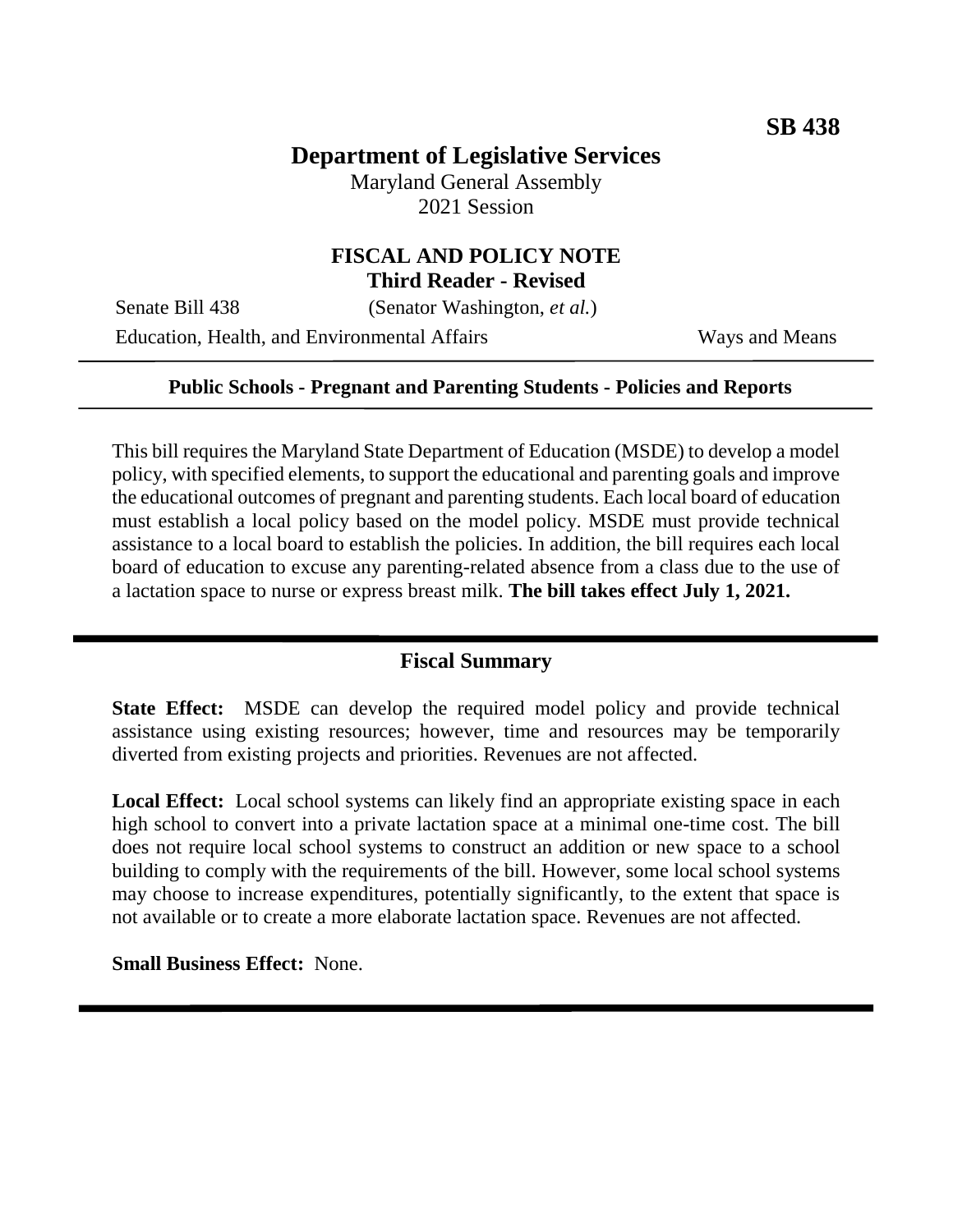## **Analysis**

**Bill Summary:** Each local policy must:

- require each high school to designate a private lactation space in the school that meets specified requirements;
- provide lactating students with access to a refrigerator located reasonably close to the private lactation space;
- require schools to designate at least one staff member to connect, to the extent practicable, pregnant and parenting students with resources to find safe, affordable, and reliable child care, early education services, and transportation services to and from school;
- incorporate the attendance policy for pregnant and parenting students as specified;
- provide for training of school personnel on policy objectives and requirements; and
- be published in the school system's student handbook.

Nothing in the bill must be construed to require a school to construct an addition or new space to a school building to provide a private lactation space to comply with the requirements of the policy established by the bill.

**Current Law:** A student's absence due to a student's pregnancy or parenting needs is a lawful absence, as specified.

Each local board of education must develop a written attendance policy for pregnant and parenting students that meets minimum requirements. At a minimum, the policy must:

- excuse all absences due to pregnancy- or parenting-related conditions, including absences for labor, delivery, recovery, and prenatal and postnatal medical appointments;
- provide at least 10 days of excused absences for a parenting student after the birth of the student's child;
- excuse any parenting-related absences due to an illness or a medical appointment of the student's child, including up to 4 days of absences per school year for which the school may not require a note from a physician; and
- excuse any absence due to a legal appointment involving the pregnant or parenting student that is related to family law proceedings, including adoption, custody, and visitation.

A mother may breastfeed her child in any public or private location in which the mother and child are authorized to be. A person may not restrict or limit the right of a mother to breastfeed her child.

SB 438/ Page 2